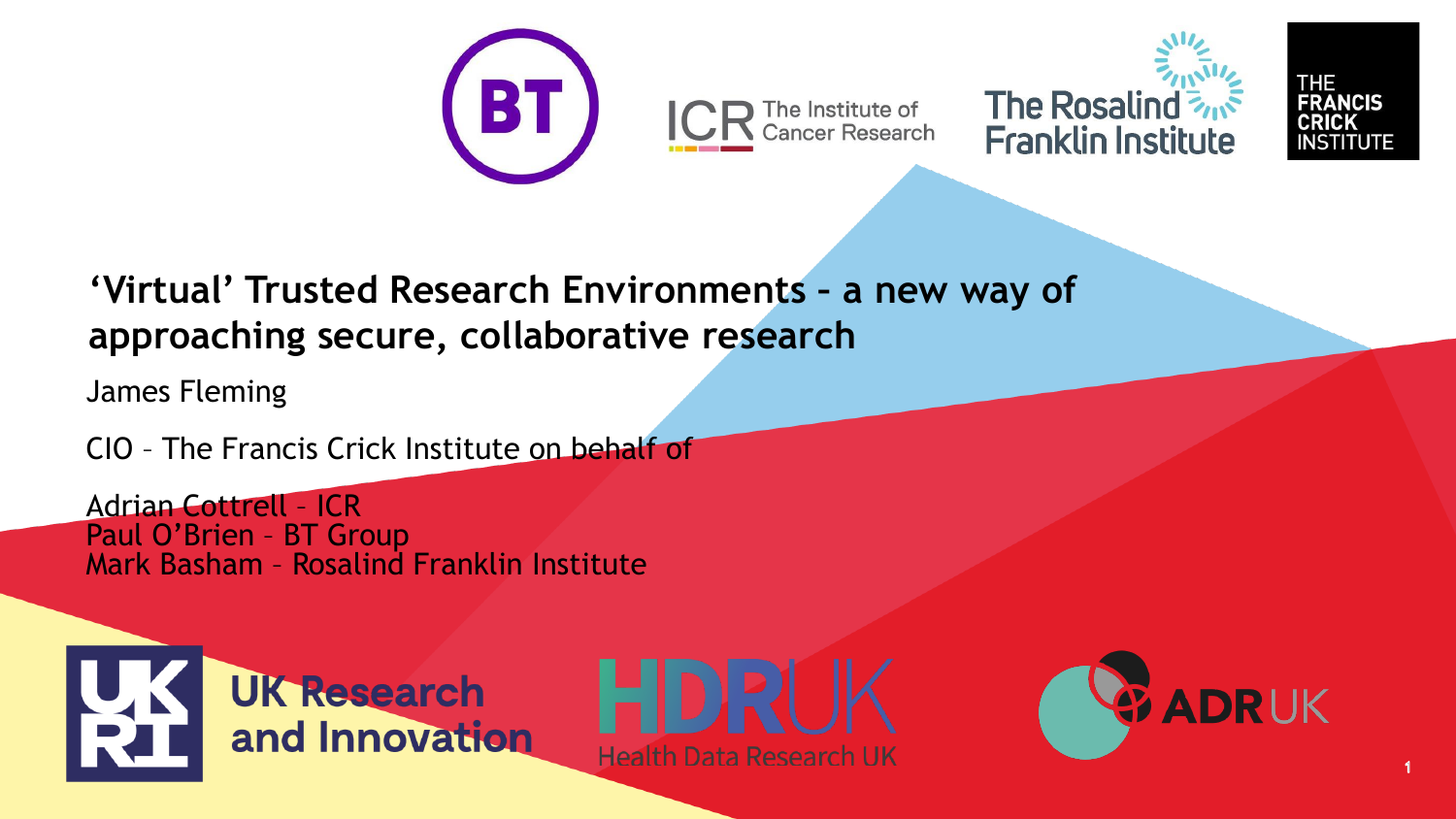# Discovery Research is all about collaboration – between researchers, institutes, hospitals and industry Partners

So, what are we planning to do?

Build a secure 'data fabric' to allow SAFE 'pop-up' research environments – quickly, cheaply and securely



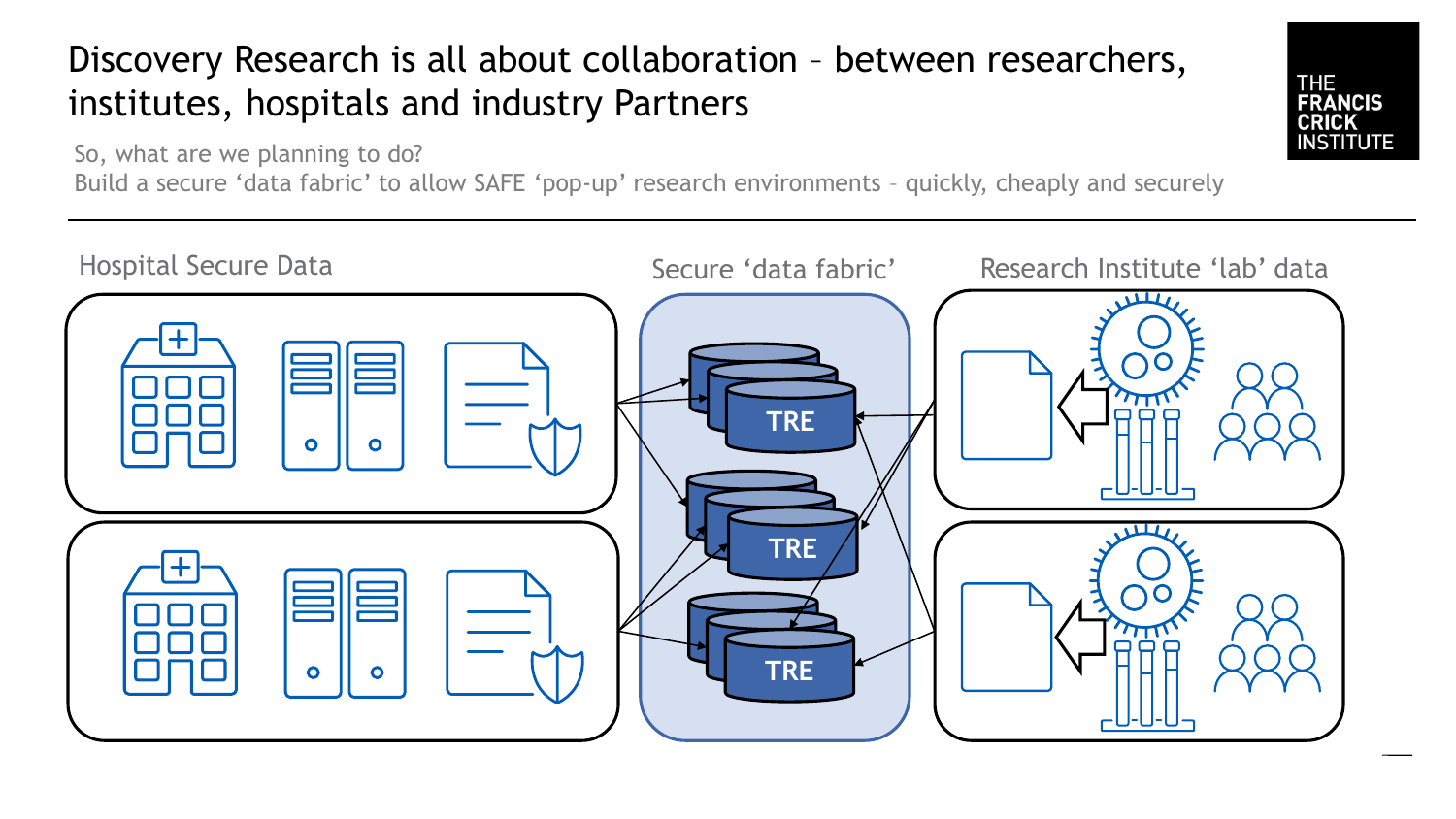# Discovery Research is all about collaboration – between researchers, institutes, hospitals and industry Partners

**THE** 

**FRANCIS CRICK INSTITUTE** 

Our solution will be directly tied into existing research governance and ethics processes, and create a platform that will allow any institution to tie the technology to how they work

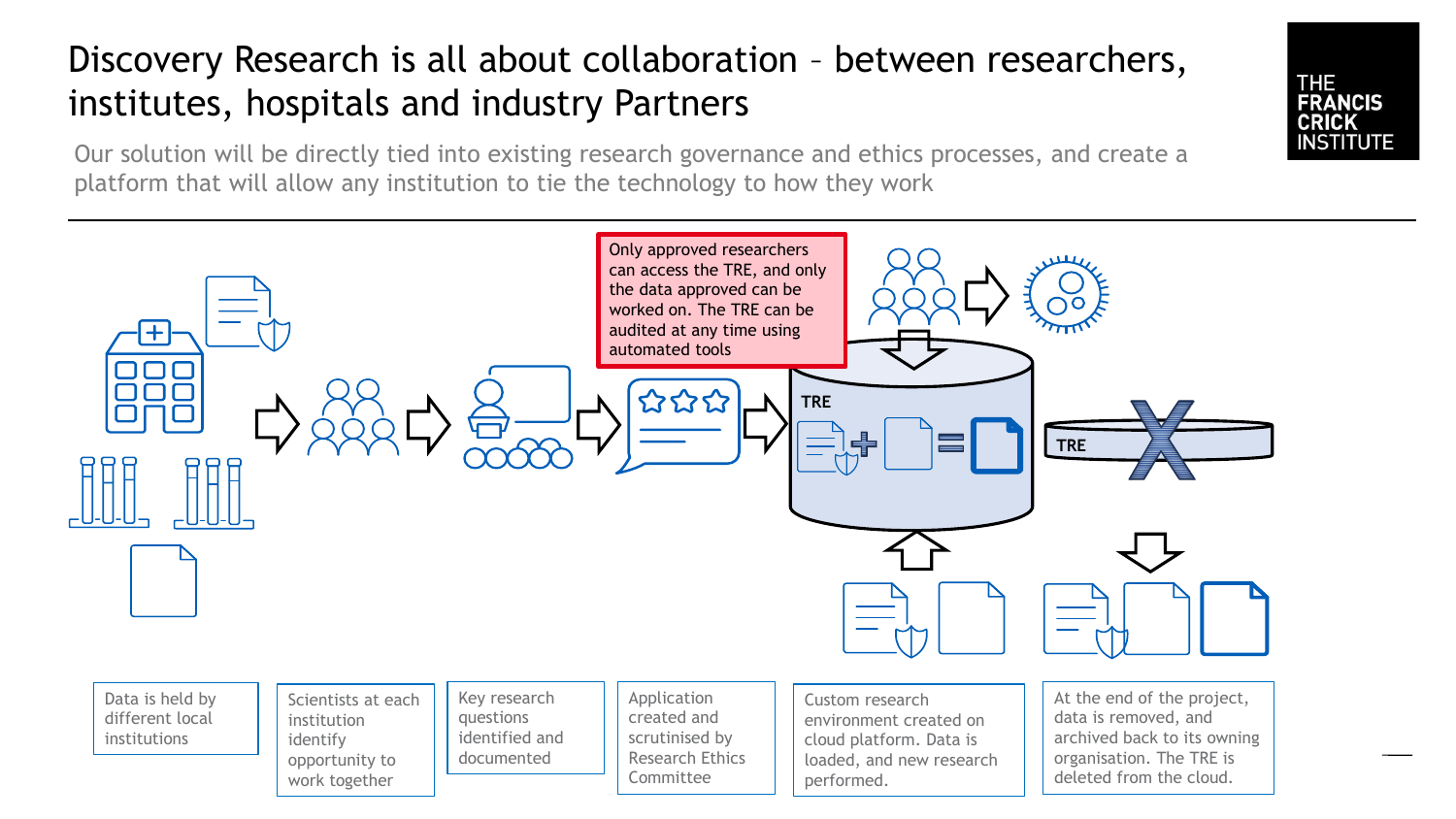# Requirements gathering - What we've learned from our interviews so far

19 interviews have been conducted so far, with 6 more referrals from interviewees. Write up and analysis continues from the transcripts, but common themes are starting to emerge, some of which will be addressed by this project, but will also inform future phases of DARE UK





#### Repeatability

• Current solutions are always bespoke per project

### Legal challenges

- Lack of legal resource
- Unbounded timelines due to lack of repeatability

#### Skills

- Skills shortages commonplace across many different technology areas – data science, engineering, cloud platforms
- Too little attention paid to data structure, labelling etc

#### Administration

- Considerable admin overhead needed to manage ongoing projects within the boundaries of the agreements
- Basic functions like dividing cost is often very complex and onerous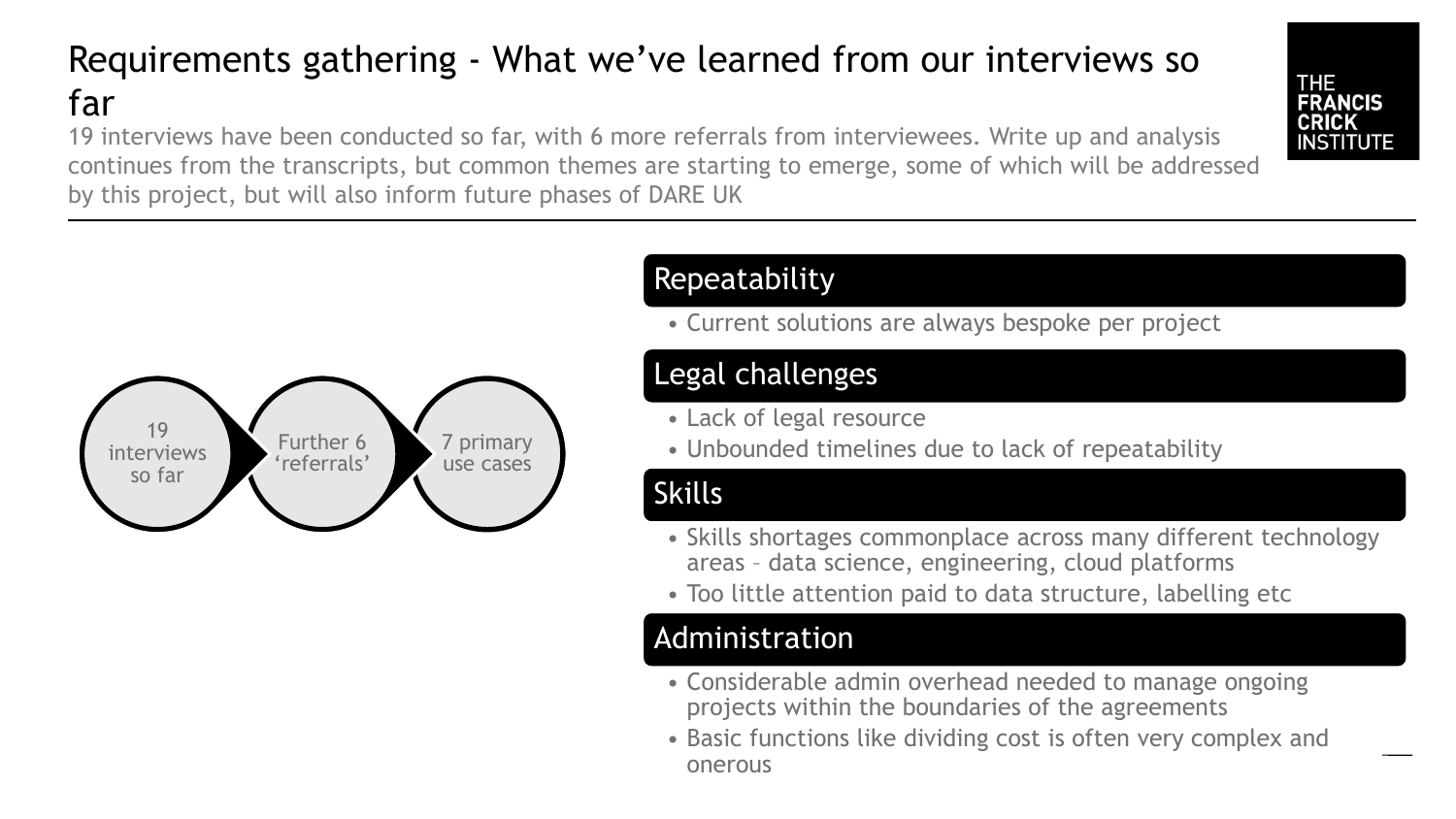## The Platform so far…

**THE FRANCIS CRICK INSTITUTE** 

The Platform Reference Architecture – items coloured purple constitute 'the platform' – primary process flow of Inception to Archive process is left to right

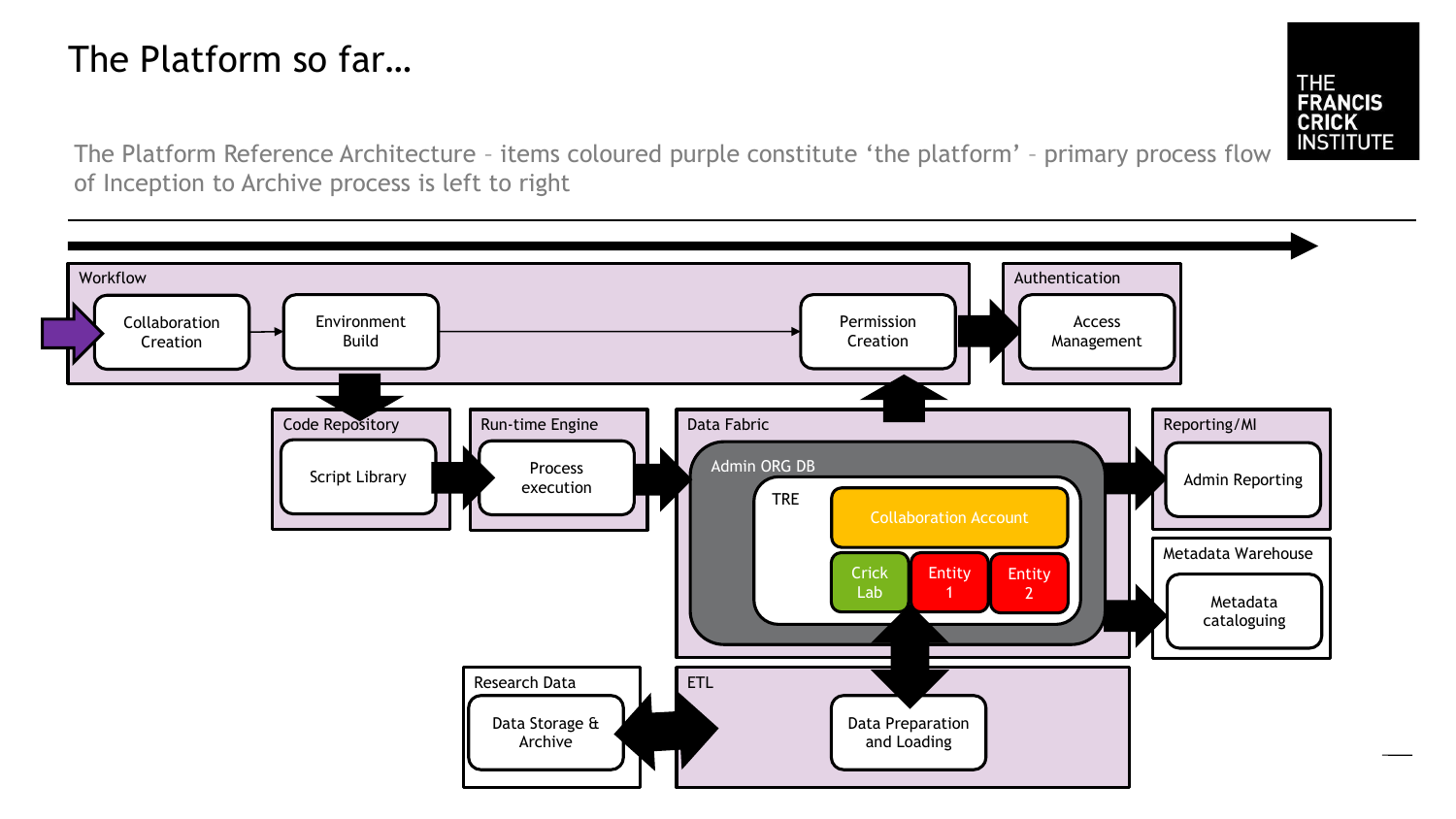## The Platform so far…

The Crick Platform instance – technology choices, and implementation maturity GREEN denotes component deployed and working, albeit with considerable more development work needed AMBER denotes still in design/evaluation phase GREY denotes out of development scope



**THE** 

**FRANCIS CRICK INSTITUTE**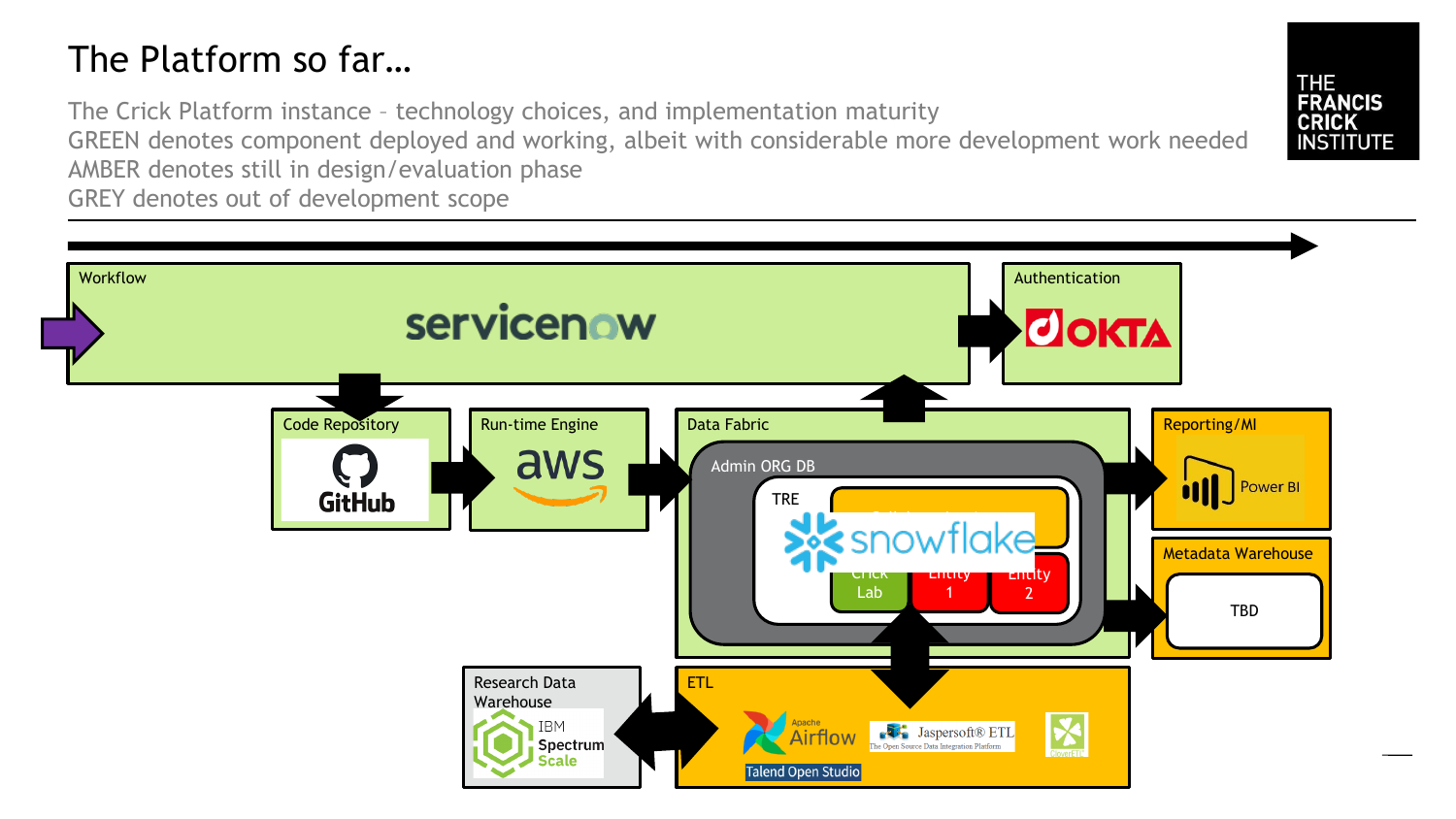## Patient and Public Engagement & areas for future work

**FRANCIS CRICK INSTITUTE** 

Feedback has been excellent so far – very engaged groups, and very insightful questions. Sentiment is overall very positive, and there was much constructive debate around how common platforms could help transform patient visibility and ownership of their data usage



### Accountability

• Need to explicitly articulate RACI around use of the platform

### 'Constitutional' protections

• How do you guarantee that controls won't be relaxed and data exploited for commercial gain in the future?

#### Governance

- How can platform metadata be used to transform patient visibility of data usage?
- How can data usage be linked to beneficial outcomes?

## Quality of science

• How could a common platform be used to drive better global standards in data input? Eg Bias checks on data ingest